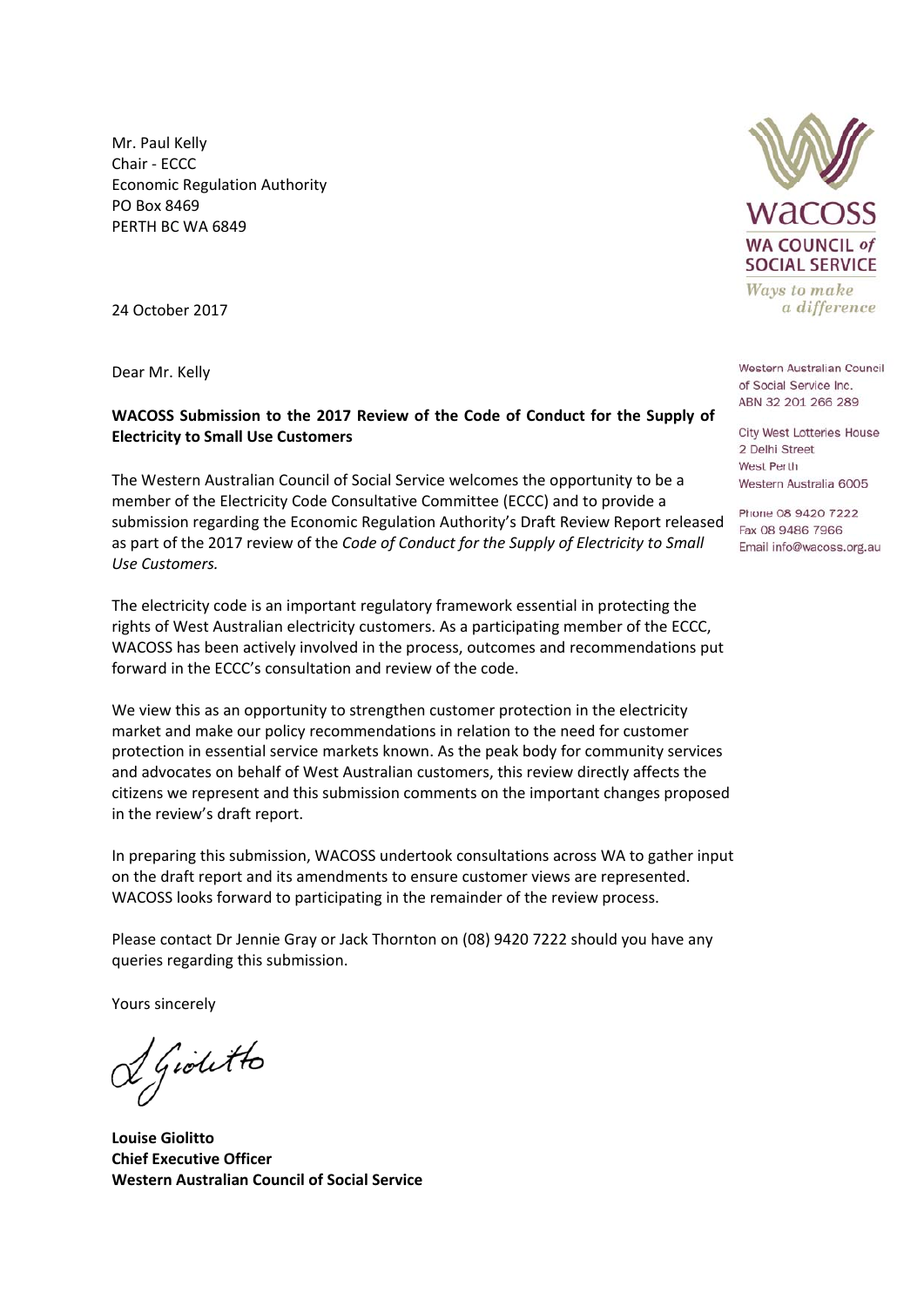



# **WACOSS Submission:**

## **Code of Conduct for the Supply of Electricity to Small Use Customers**

The Electricity Code of Conduct (the Code) establishes a customer protection framework that outlines the minimum level of service standards in the supply and marketing of electricity that licensees must provide to customers. Since December 2004, the Code has been operating satisfactorily. It is important, however, that there are regular opportunities to improve and adjust it to varying or emerging customer needs.

At present, the cost of utilities for households is rising and the incidence of new customers experiencing financial hardship is increasing at an alarming rate. WACOSS welcomes the considered revisions to the Code, ensuring that customers are better protected and provided with a safety net when challenged with adversity. These improved safeguards for customers will help in guaranteeing the citizens of our State a good standard of essential basic services at an affordable cost with financial flexibility available when necessary.

#### **Recommendation 1:**

#### *Clause 4.1 – Shortening the billing cycle*

*WACOSS Response:* WACOSS agrees that this clause should be amended to enable retailers with more flexibility regarding bill cycles to avoid duplication and reflect practical business practices.

**Recommendation 2:** 

*Clause 4.3 – Bill smoothing*

*WACOSS Response:* WACOSS supports the insertion of a new sub‐clause requiring retailer's to notify customers in advance of when their bill smoothing arrangement is ending. This will ensure billing is more predictable and flexible, reducing the stress of bill shock and unanticipated hardship for customers.

#### **Recommendation 3:**

*Clause 4.6 ‐ Basis of a bill* 

*WACOSS Response:* WACOSS agrees with the recommended amendment to clause 4.6.

#### **Recommendation 4:**

*Clause 5.6(1)(c) – Late payment fee* 

*WACOSS Response:*  WACOSS supports the amendments to prohibit retailers from charging late payment fees if a customer has a favourable complaint regarding the non-payment of the bill. Additionally, if the complaint is unfavourable, this change will ensure the late‐payment fee is charged from the date of resolving the complaint as opposed to the date of non‐payment.

This ensures that the Code reflects best standard practice and treats customers with complaints appropriately, guaranteeing consistency and equity in a late payment issue for both the customer and retailer.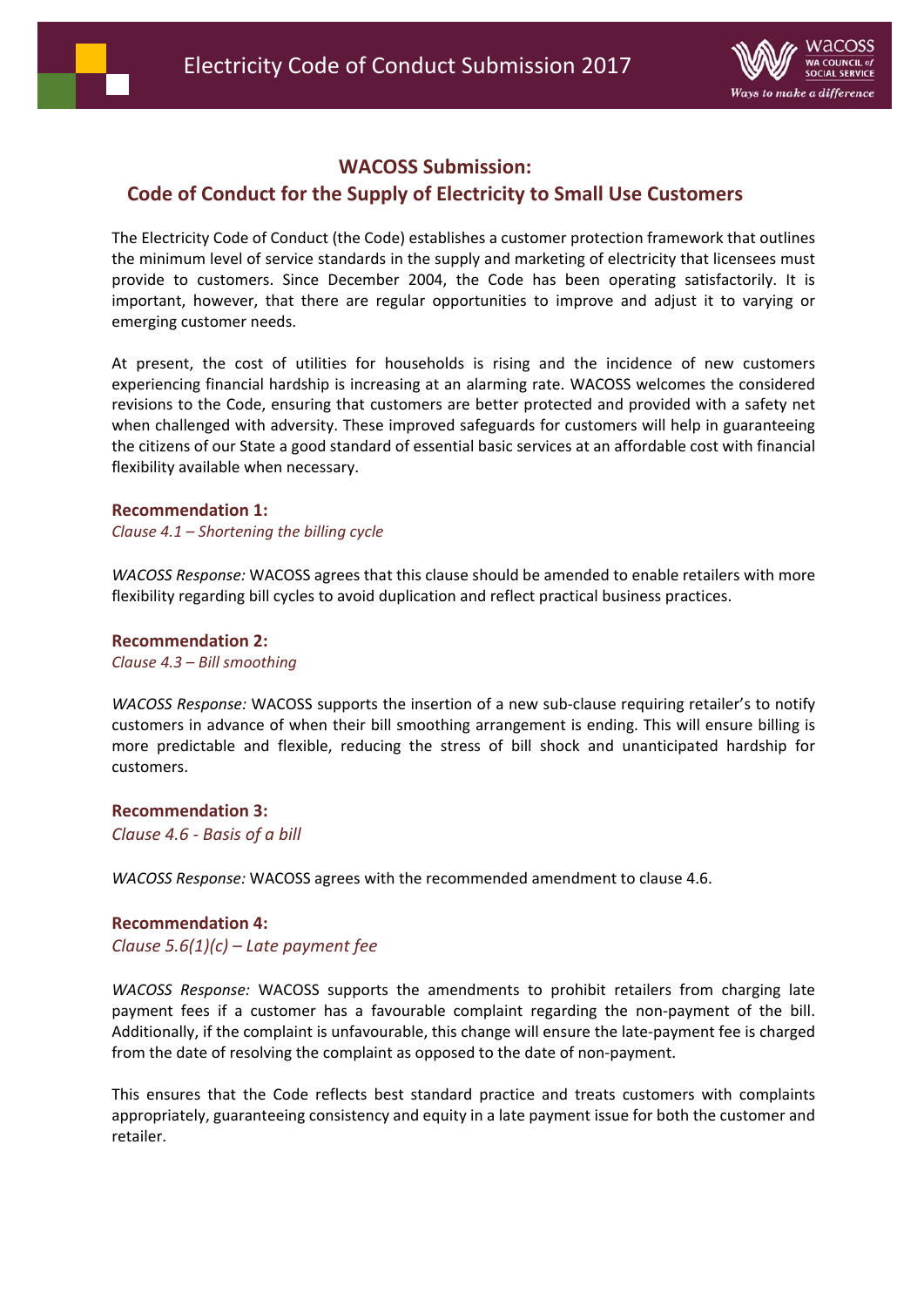# **Recommendation 5:**

*Clauses 5.8 and 5.9 – Debt collection* 

*WACOSS Response* – WACOSS agrees with the recommended amendment to amalgamate clauses 5.8 and 5.9 to avoid unnecessary duplication within the Code.

### **Recommendation 6:**

*Clause 6.4(1) – Assistance for residential customers experiencing payment difficulties* 

*WACOSS Response:* WACOSS strongly supports the obligation for a retailer to offer either a customer experiencing payment difficulties or financial hardship additional time to pay or an interest free payment plan. WACOSS agrees that the treatment by retailers of customers in hardship and customers experiencing payment difficulties should both be aligned within the Code.

There are a myriad of reasons as to why a customer may be experiencing payment difficulties or hardship, such as physical or mental health issues, a loss of income, a loss of a loved one, spousal separation, domestic violence and much more. It is imperative that customers who are in financial difficulty that they are offered assistance in the form of flexible payment arrangements.

Comparatively, other jurisdictions in Australia have equivalent laws and regulations *(i.e. clause 50 of the National Energy Retail Law)* guaranteeing that customers are offered payment arrangements when financially challenged, as opposed to being required to request it themselves from the retailer.

These customers should not have their difficult financial experience exacerbated by being further penalised for essential services. Offering flexible payment arrangements enables customers to prevent payment difficulties from escalating and to resolve financial hardship for the longer term.

### **Recommendation 7:**

*Clause 6.10(2) – Financial hardship policy and treatment of customer's information* 

*WACOSS Response:* WACOSS highly recommends that the code clearly outlines that retailers must have a financial hardship policy stipulating how they will handle a customer's personal information.

When a customer is in hardship, they provide the retailer with extensive personal and financial information to verify their circumstances. It is reasonable to expect the retailer's hardship policy to identify how a customer's private information will be treated.

It can be distressing for customers to inform their retailer that they are experiencing hardship for a number of reasons, therefore it would be reassuring for customers to have confidence that their personal details are secure, especially in times of adversity.

#### **Recommendation 8:**

*Clause 7.5 – 'Disconnection' or 'interruption' for emergences* 

*WACOSS Response:* WACOSS agrees that the definition of an electricity supply 'disconnection' should be broadened within the Code to include supply interruptions.

Ultimately, if the supply is de‐energised by the network operator then the customer is disconnected from the electricity service and should be able to access emergency support if needed, which the Code should define as such.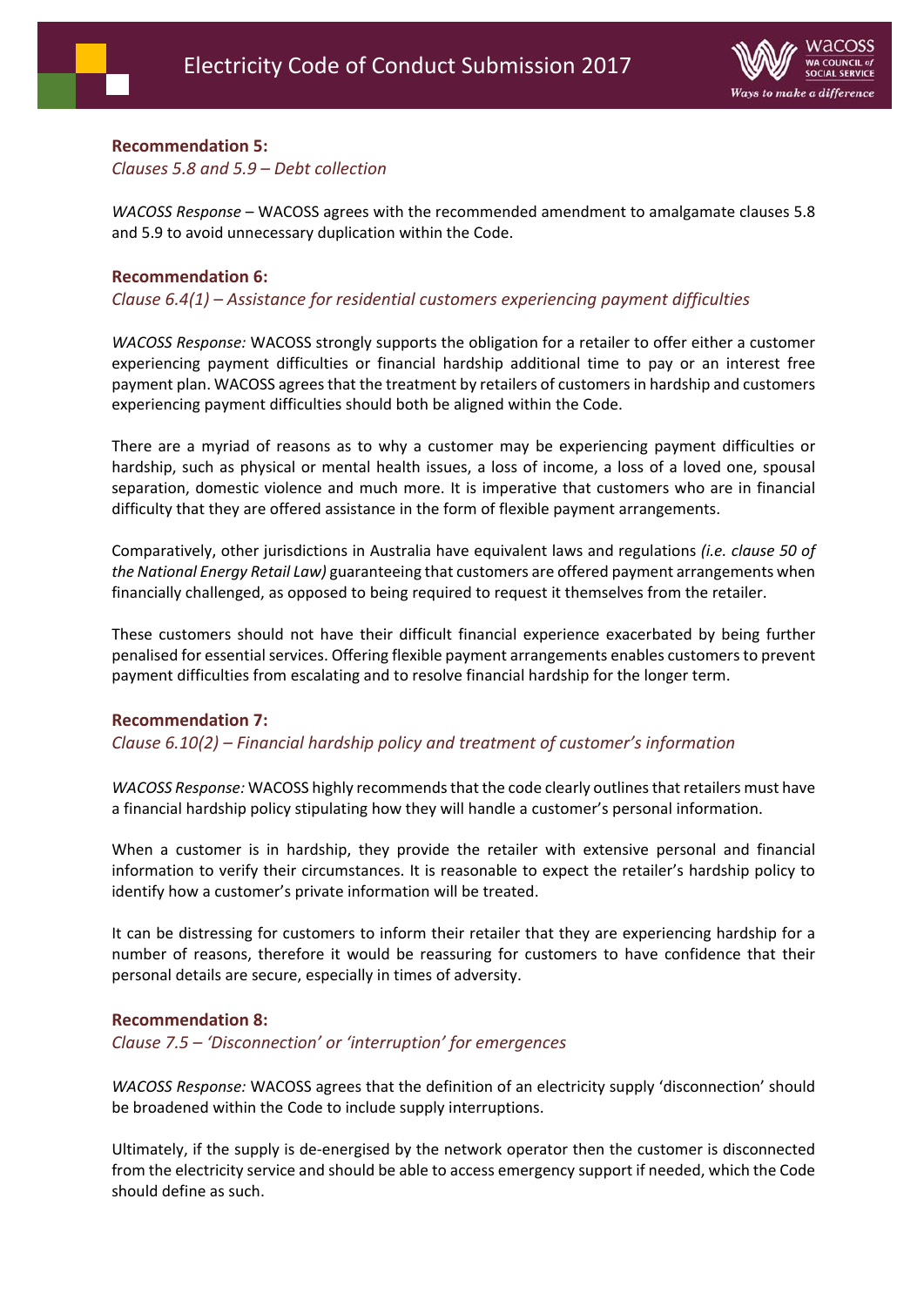

### **Recommendation 9:**

#### *Clause 7.7(4)(b) – Notifying life support customers of planned interruptions*

*WACOSS Response:* WACOSS approves of the amendments regarding the process in notifying customers on life support.

For customers who have special requirements (e.g. use of a dialysis machine, life‐support equipment etc.), electricity is an even more important service that must not incur a loss of supply because of the consequent risks to health. As a result, these customers are on a register guaranteeing the distributor will appropriately notify them of any service interruptions. It is essential for these customers that they are adequately notified of any disruption to their energy supply.

This amendment will remove the inconsistency regarding this clause removed from the Code, making service processes more efficient and cost-effective for distributors whilst clearly notifying customers of a service interruption, which benefits both customers and distributors.

#### **Recommendation 10:**

*Clause 7.7(7)(c) – Correction to referenced clauses* 

*WACOSS Response:* WACOSS agrees with the recommended amendment to clause 7.7(7)(c).

#### **Recommendation 11:**

Clauses 8.1 &  $14.1(1)$  – Reconnection by a retailer

*WACOSS Response:* WACOSS does not support the recommendation for this new subclause to exempt retailers from requirements to request reconnection.

In particular to sub‐clause 8.1(3)(a), it is not clear what *'alternative steps'* would be possible or sufficient to ensure the customer is not adversely affected. It is also ambiguous how the term *'adversely affected'* should be interpreted. What would constitute an adverse effect? Who would decide? What role would the customer have in saying whether the effect was or was not adverse?

It is difficult to see the rationale for exemptions to obligatory time frames, as these designated deadlines for retailers and distributors to meet their reconnection obligations to customers are not onerous or unreasonable in any case. WACOSS does agree in principle that clause 14.1(1) should be consequentially amended to oblige retailers to pay service standard payments to customers upon not complying with reconnection time frames, however the language within the amendment is similarly ambiguous to clause 8.1(3)(a).

WACOSS acknowledges the requirement for further clarity in the Code regarding this matter generally, however the amendments drafted do not achieve this outcome. Either further clarity regarding the above is required, or the exemption should be entirely removed.

#### **Recommendation 12:**

*Clause 9.7 – Allowing flexibility in how recharge facilities are provided* 

*WACOSS Response:* WACOSS agrees permitting flexible arrangements between the customer and retailer regarding pre‐payment metering services is mutually beneficial, as the requirement for a retailer to provide a physical recharge facility within a 40 kilometre range of the pre‐payment meter can be a barrier for the retailer to offer the pre‐payment meter service to customers.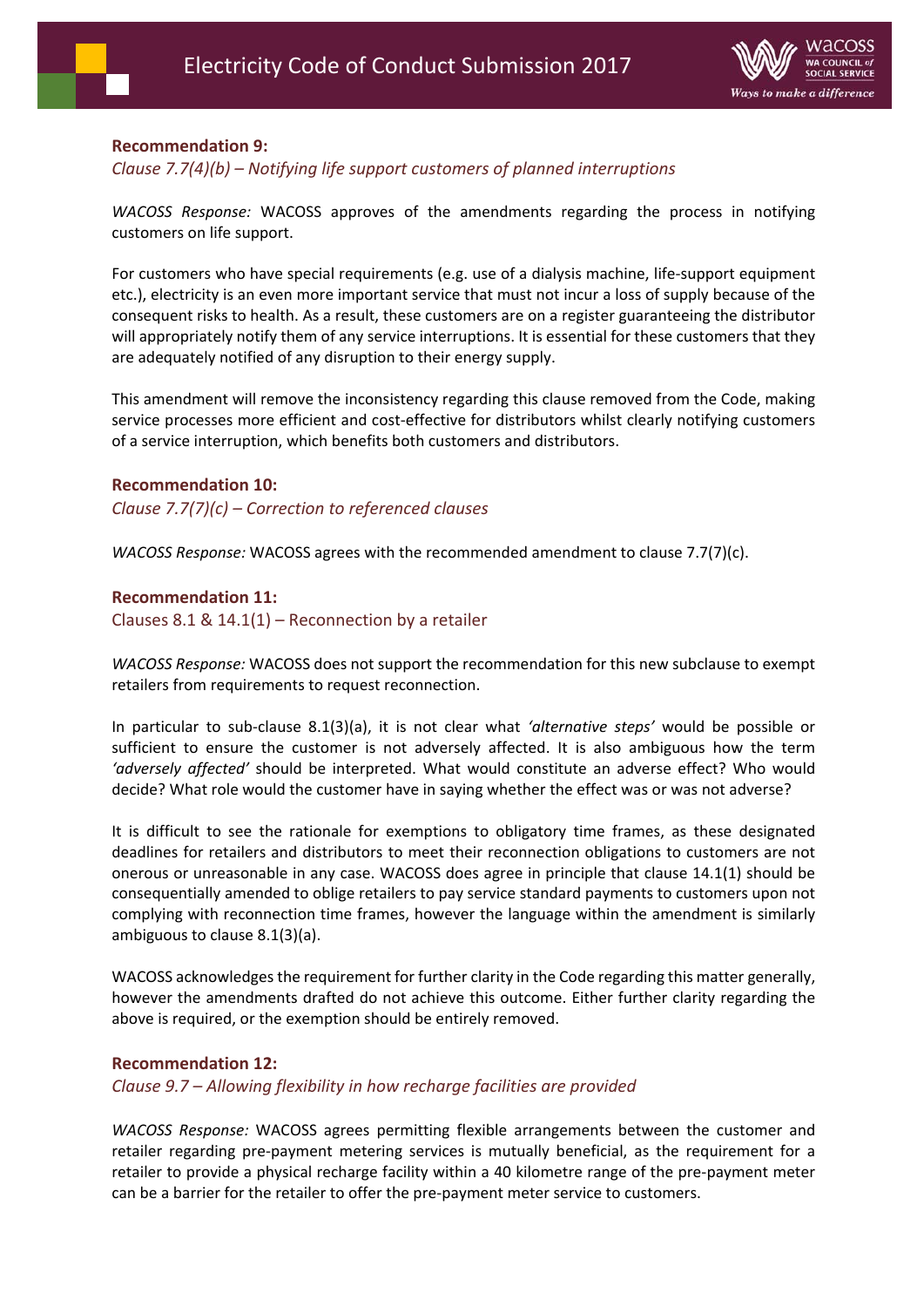

#### **Recommendation 13:**

*Clause 10.1 – Tariff information* 

*WACOSS Response:* WACOSS endorses the expansion of clause 10.1 to include the requirement for retailers to provide appropriate notice to customers when a variation in the retailer's 'fees and charges' occurs and to make reasonable information available regarding any of their current charges.

It is a basic retail requirement is to provide this information at the customer's request regarding their current fees and charges, and to inform them of changes to any of these incurred costs for a product or service. This recommendation ensures retailers are more transparent regarding electricity fees and charges, as customers can be provided with and have access to important information that directly affects their household expenditure.

#### **Recommendation 14:**

*Clause 14.2(1)(a) – Wrongful disconnections* 

*WACOSS Response:* WACOSS agrees with the recommended amendment to clause 14.2(1)(a).

#### **Recommendation 15:**

*Clause 1.5 – Definition of adjustment* 

*WACOSS Response:* WACOSS agrees with the recommended amendment to clause 1.5.

#### **Recommendation 16:**  *Clause 1.10 – Deleting "annotations"*

*WACOSS Response:* WACOSS agrees with the recommended amendment to clause 1.10.

#### **Recommendation 17:**

*Clause 4.1(a)(iii) – Inserting the word "their" into the clause*

*WACOSS Response:* WACOSS agrees with the recommended amendment to clause 4.1(a)(iii)*.* 

#### **Recommendation 18:**  *Clause 6.4(3)(a) – Clarifying the clause*

*WACOSS Response:* WACOSS agrees with the recommended amendment to clause 6.4(3)(a).

**Recommendation 19:**  *Clause 6.7 – Deleting "previously elected" from the clause* 

*WACOSS Response:* WACOSS agrees with the recommended amendment to clause 6.7.

#### **Recommendation 20:**  *Clause 7.6(3)(b) – Formatting of "emergency reasons"*

*WACOSS Response:* WACOSS agrees with the recommended amendment to clause 7.6(3)(b).